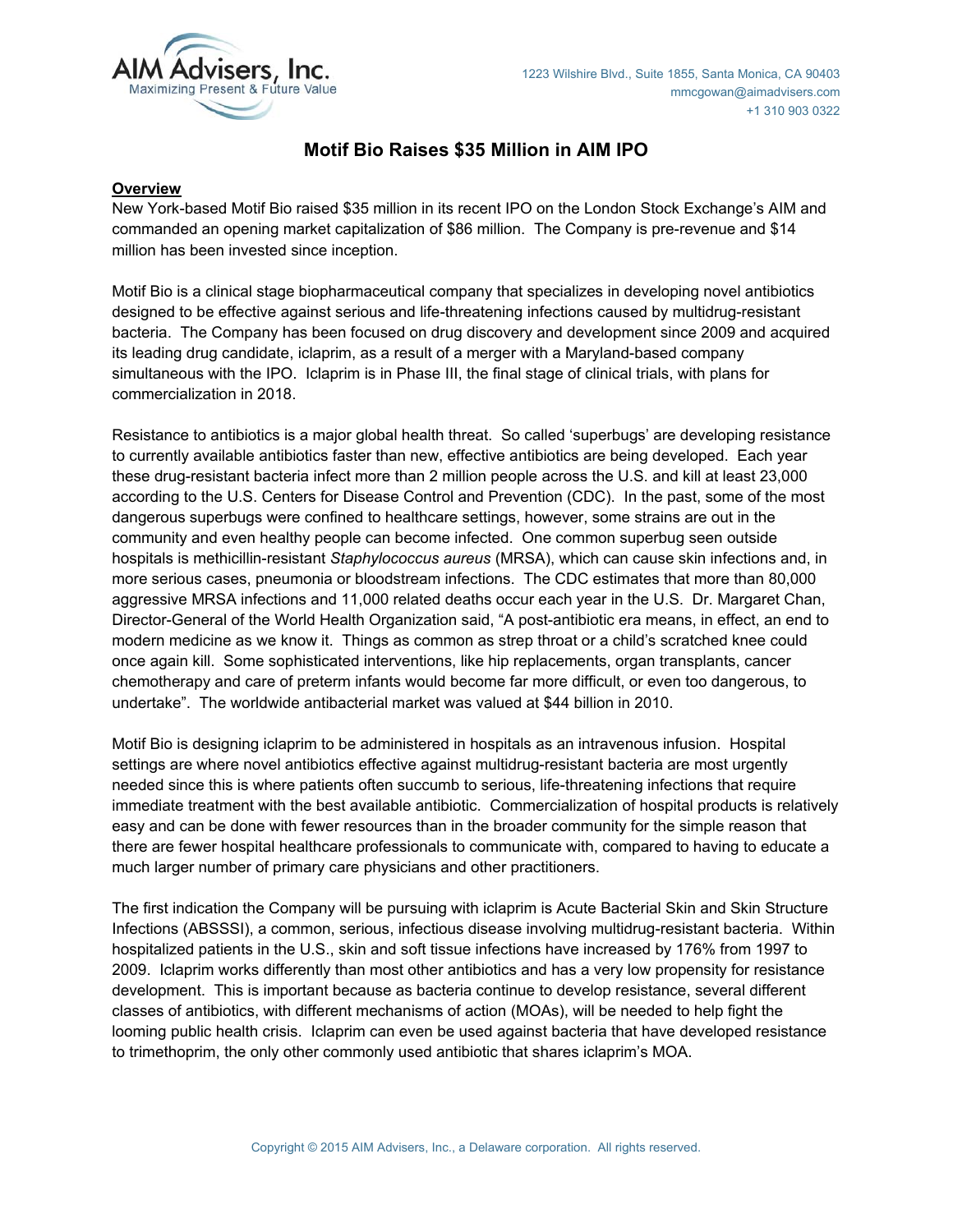

The U.S. Food and Drug Administration (FDA) has agreed to Motif Bio's Phase III clinical development program for iclaprim. The FDA confirmed that two ABSSSI trials meeting their pre-specified primary endpoints are required for marketing approval. The Company will be requesting the Qualified Infectious Disease Product (QIDP) designation from the FDA, which, as provided under the Generating Antibiotic Incentives Now Act (GAIN Act), would make iclaprim eligible for the FDA's Fast Track program and additional market exclusivity.

The FDA's Fast Track program provides priority review and allows for more frequent interactions with the FDA during clinical development. Companies can submit completed sections of their New Drug Applications (NDAs) on a rolling basis, expediting the FDA review process and, ultimately, marketing approval. The GAIN Act also extends market exclusivity from five years to 10 years from the date of approval of a NDA, which is an important financial incentive for companies developing new antibiotics since the course of treatment is typically of a short duration, days or weeks, compared to other drugs that may be administered for years or indeed a patient's lifetime. The two Phase III clinical trials will take 18 months to complete and, assuming positive results, iclaprim could be ready for commercialization 18 months later.

Although the original patents for iclaprim were abandoned by the Maryland-based company that merged with Motif Bio, if the Company is able to secure QIDP designation from the FDA, iclaprim will have 10 years of market exclusivity. In Europe, the generation of additional data in clinical trials can result in 10 years of data exclusivity (i.e. not allowing others to piggyback on Motif Bio's R&D efforts). As an additional barrier against competitors, the Company will build a global patent portfolio for iclaprim as clinical development progresses.

Motif Bio is essentially a 'virtual company'. The CEO is employed by the Company and is based in New York. The CFO is also based in New York and provided to the Company on a part-time basis under an agreement with the Strategic Investor. Motif Bio has one employee based in London who provides company secretarial services. The Company has seven Non-Executive Directors, a four-member Scientific Advisory Board and a dozen Scientific Consultants with expertise across medicinal chemistry, pharmacology, toxicology, drug development, regulatory issues, intellectual property and business development. In addition, the Company has engaged and will continue to work with a New Jersey-based firm that provides consultancy services by leveraging a network of biopharmaceutical R&D scientists. Finally, Motif Bio signed a letter-of-intent and interim agreements with a leading global Contract Research Organization (CRO). The CRO will be responsible for carrying out the two Phase III clinical trials of iclaprim. This CRO is one of the world's top five providers of clinical trial management, having contributed to the development of all of the top 50 prescription medicines currently on the market. They have unique insights into infectious disease clinical trials, having worked with over 17,000 patients in more than 150 studies.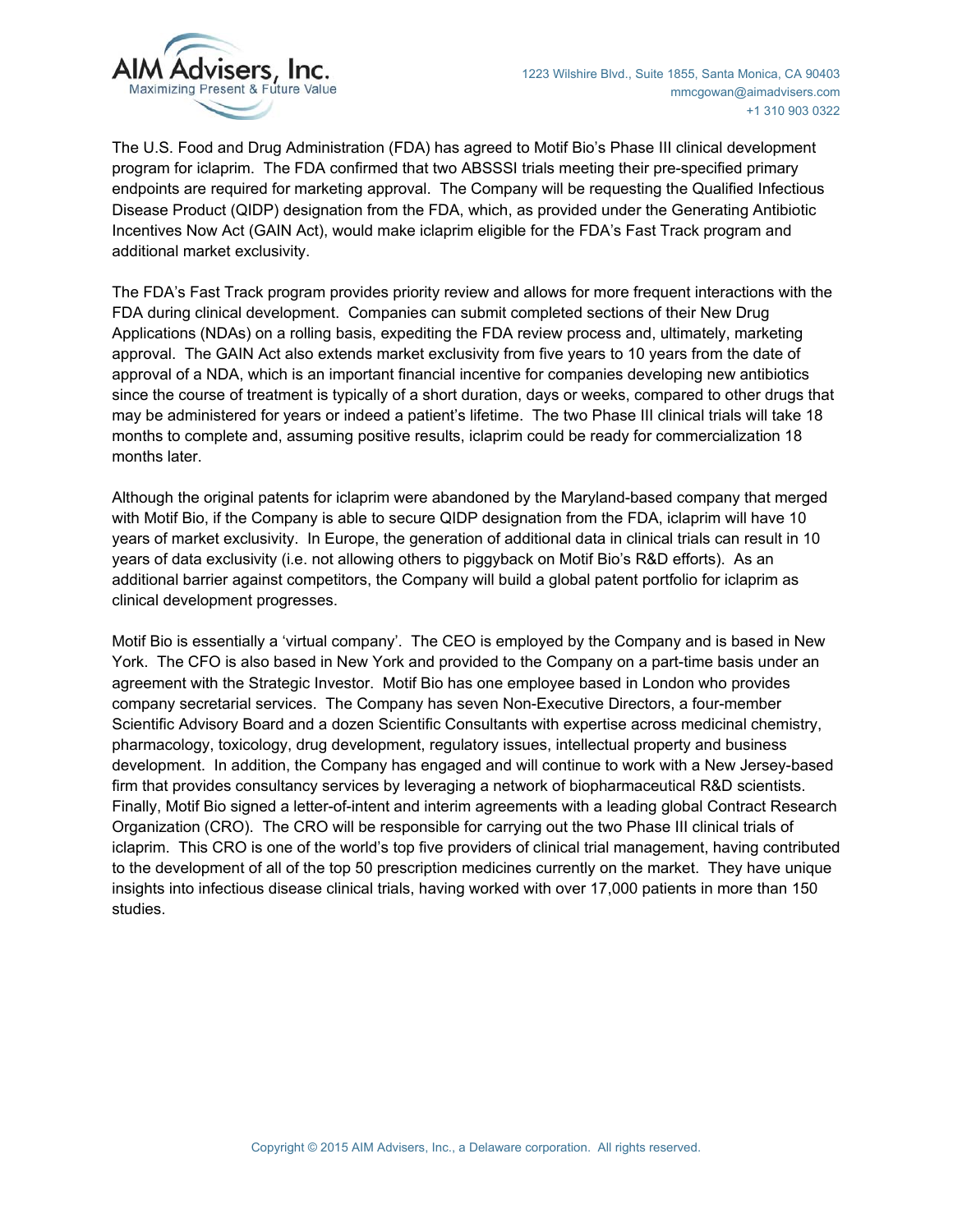

## **Historic Financial Information**

Motif Bio has been focused on drug discovery and development since 2009, acquired its leading drug candidate, iclaprim, simultaneous with the IPO and is pre-revenue. As of June 30, 2015, the Company had \$3m of cash, \$6m of intangible assets, \$6m of liabilities and an accumulated deficit of \$14m.

## **Key Listing Metrics**

- x \$34.76 million gross was raised, \$31.73 million net of offering costs, intended to be used to:
	- o Complete preparations to enter two Phase III, randomized, double-blind, multicenter trials
		- Ensure that the trial sites are set up and ready for the trials to be conducted
		- Requalify the existing iclaprim active pharmaceutical ingredients
		- **Formulate the clinical trial supplies for iclaprim**
		- Source the clinical trial supplies for the competing drug, vancomycin
		- **Prepare for patient enrollment**
	- $\circ$  Conduct the two Phase III trials (an additional ca. \$25 million will have to be raised)
	- o Advance and augment the Company's novel antibiotic programs
	- o Start development work on oral formulations of iclaprim
	- $\circ$  Explore additional indications for iclaprim and related formulations
- Offering costs amounted to 8.72% of the gross capital raised
	- $\circ$  The offering was undertaken on a 'best efforts' basis, as opposed to being underwritten
		- Broking commission of 5%
		- Corporate finance fee of £250,000 (\$395,000)
		- Five-year warrant over 1% of the enlarged share capital struck at the IPO price
- Opening market capitalization of \$85.51 million
- Dilution to existing shareholders of 40.65%
- Free float of 37.9%

#### **Shareholder Base**

The Company had 64.2 million shares outstanding prior to the IPO and issued 44.0 million new shares for cash in the IPO, leaving the Company with 108.2 million shares outstanding. The table below details those who held 3% or more of the Company prior to and after the IPO, along with other holdings that are of interest.

| Shareholder                                 | Pre-IPO % | Post-IPO %         |
|---------------------------------------------|-----------|--------------------|
| Strategic Investor                          | 44.09     | 26.17 <sup>1</sup> |
| Former CEO                                  | 7.49      | $4.44^{2}$         |
| Private Investor                            | 7.49      | 4.44 <sup>2</sup>  |
| <b>Financial Spread Bettor</b>              | 6.23      | 3.69               |
| <b>Directors</b>                            | 1.45      | 0.88 <sup>1</sup>  |
| <b>Other Historic Investors</b>             | 33.25     | 19.73              |
| Global Institution (Various Funds)          |           | 23.10              |
| London-based Institution (Various Funds)    |           | 8.50               |
| Edinburgh-based Institution (Various Funds) |           | 4.25               |
| Other New U.K. Investors                    |           | 4.80               |
| <b>Totals</b>                               | 100.00    | 100.00             |

 <sup>1</sup> Subject to a 12-month lock-in and customary orderly market provisions for a further 12 months.<br><sup>2</sup> Subject to a 12-month lock-in

 $2$  Subject to a 12-month lock-in.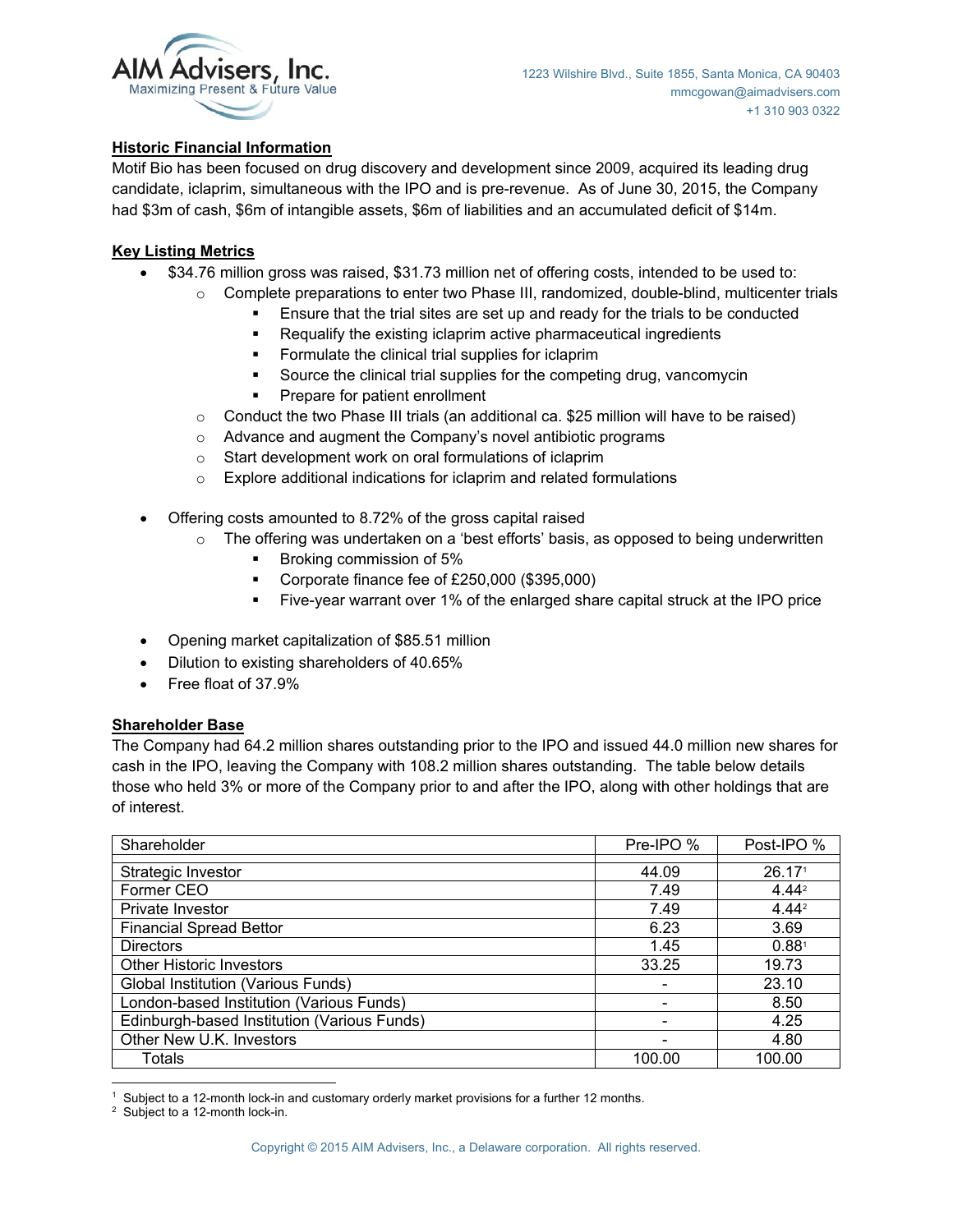

As a result of the AIM IPO, the Company has raised approximately half of the amount that will be required to conduct the two Phase III trials. The new, U.K.-based, blue-chip institutional investors have broadened the shareholder base and provided a substantial amount of long-term capital, which should provide comfort to other investors to provide additional capital for the current and prospective drug development programs and/or facilitate the formation of strategic partnerships with pharmaceutical companies. The Company has adopted a Share Option Plan (Plan) so as to enhance its ability to attract, retain and incentivize high caliber employees. A Sub-Plan was also adopted for non-employees (i.e. directors and consultants) which will be governed by the same rules as the Plan.

## **Board of Directors and Corporate Governance**

The Board consists of two Executive Directors (the CEO and the CFO), a Non-Executive Chairman (NEC) and six independent Non-Executive Directors (NEDs); all with solid resumes and a good blend of complementary experiences and skill sets.

Companies listed on AIM are not required to comply with the U.K. Corporate Governance Code published by the Financial Reporting Council, which is mandatory for companies listed on the Main Market of the London Stock Exchange. AIM-listed companies typically comply with, and the Company intends, in so far as is practicable given its size, board structure, stage-of-development and resources, the main provisions of the Quoted Companies Alliance's Corporate Governance Guidelines for Smaller Quoted Companies. The overarching principle of corporate governance on AIM is to ensure that companies are managed in an efficient, effective and entrepreneurial manner for the benefit of all shareholders over the long term.

The Strategic Investor entered into a Relationship Agreement with the Company since they are the largest shareholder. The Relationship Agreement regulates the relationship between the parties so as to ensure that all transactions and activities between the parties are conducted at arm's-length and on normal commercial terms. Per the terms of the Relationship Agreement, as long as the Strategic Investor owns more than 25% of the Company, they will do everything that is reasonable to ensure that the Company is able to conduct its business independently of the Strategic Investor and will not take any action which would prejudice the Company's independence. The Strategic Investor has agreed that when making decisions relating to the Company, they will act in the best interest of the shareholders as a whole, irrespective of what may be in their own best interest.

The Company established Audit, Remuneration and Nomination Committees. The six NEDs are spread evenly across the three Committees with the NEC serving as a member of the Audit and Remuneration Committees. The Company will hold regular board meetings and the Committees will meet as and when appropriate, however, the Audit and Remuneration Committees will meet at least twice a year. Per the Company's agreement with its AIM Nominated Adviser (Nomad), the Nomad can require the Company to form an AIM Compliance Committee to liaise with them regarding compliance with the AIM Rules for Companies. The Nomad has, however, determined that the establishment of such a committee is not necessary at this time.